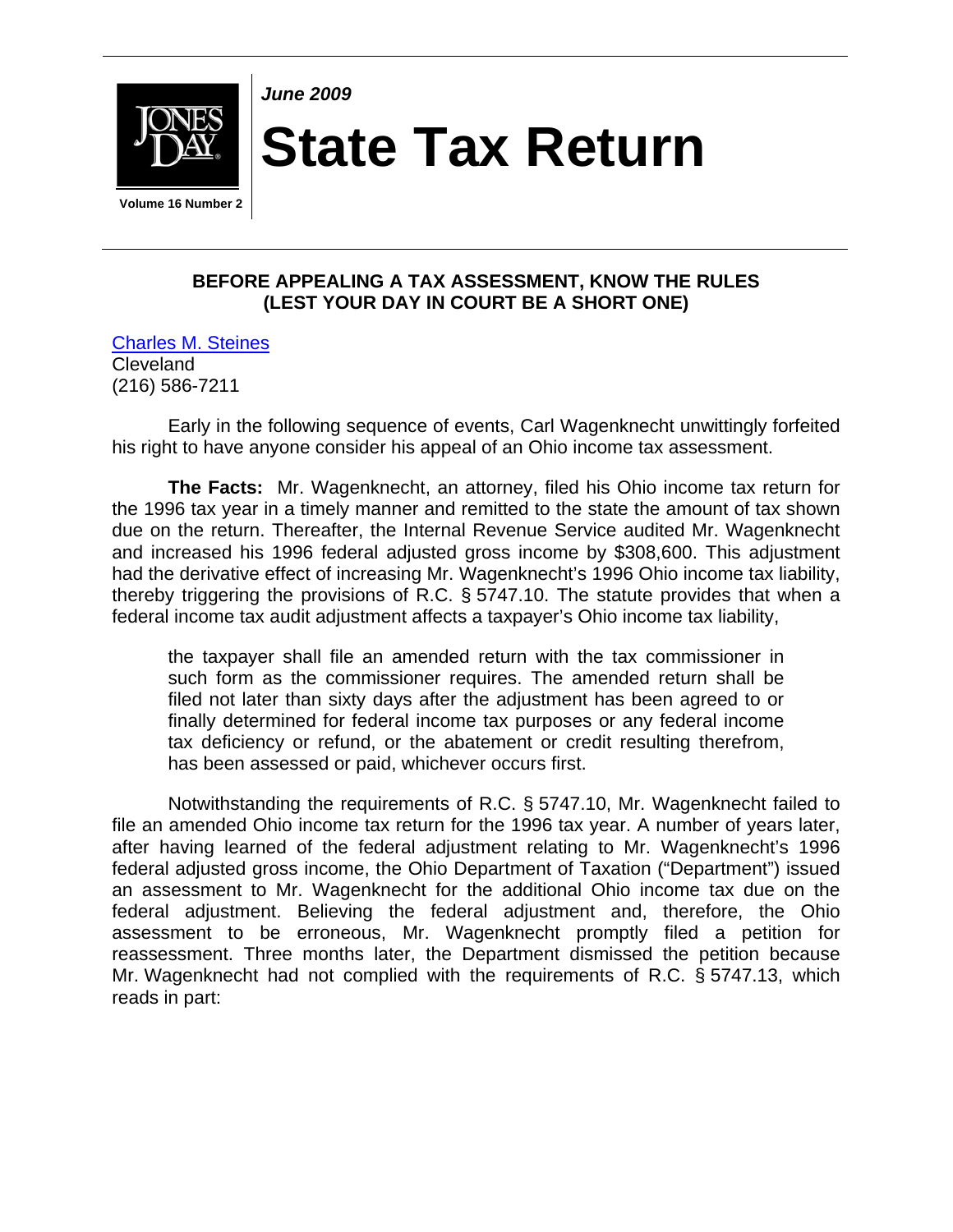(E) The portion of an assessment that must be paid upon the filing of a Petition for Reassessment shall be as follows:

\*\*\*

(2) If the taxpayer or qualifying entity that is assessed failed to file, prior to the date of issuance of the assessment, \*\*\* an amended return \*\*\* for the taxable year at issue, \*\*\* payment of the assessment, including interest but not penalty, is required \*\*\*.

Mr. Wagenknecht appealed the Department's final determination to the Ohio Board of Tax Appeals, which, on December 21, 2007, affirmed the determination. The matter was then appealed to the Ohio Supreme Court.

**Analysis:** Mr. Wagenknecht argued to the Board of Tax Appeals and to the court that the 1996 federal audit adjustments had not been agreed to or finally determined for federal income tax purposes at the time the Ohio assessment was issued. That being the case, he argued, he was not required under R.C. § 5747.10 to file an amended return at that time. In support of this argument, Mr. Wagenknecht referred to two cases pending in federal court.

The first case involved an action filed in the United States District Court for the Northern District of Ohio. With regard to this case, the Ohio court noted that the district court had dismissed that part of Mr. Wagenknecht's complaint that related to the amount of his federal tax liability – indicating that jurisdiction related to his income tax liability lies solely in the United States Tax Court – and that the Sixth Circuit Court of Appeals had affirmed this conclusion.

With regard to the remaining case – the tax court case – the Ohio court noted that on July 29, 2008, the tax court decided that Mr. Wagenknecht's underlying tax liability was not properly before the court.

While neither of these judicial developments had occurred at the time Mr. Wagenknecht filed his petition for reassessment, that fact ultimately proved immaterial because of the Commissioner's determination that the I.R.S. had assessed the federal income tax deficiency resulting from the 1996 federal adjustments prior to the issuance of the Ohio assessment. Under R.C. § 5747.10, that fact alone required Mr. Wagenknecht to file an amended Ohio income tax return. Since he had not done so, the court concluded that payment of the Ohio assessment was a condition precedent to consideration of his petition for reassessment.

The court also rejected Mr. Wagenknecht's alternative claim that he had submitted an affidavit to the Department in April 2000 and that this affidavit was tantamount to the filing of an amended return. Without noting that the affidavit would have been untimely even if accepted as a substitute for an amended return, the court rejected it as not being "in such form as the Commissioner requires."